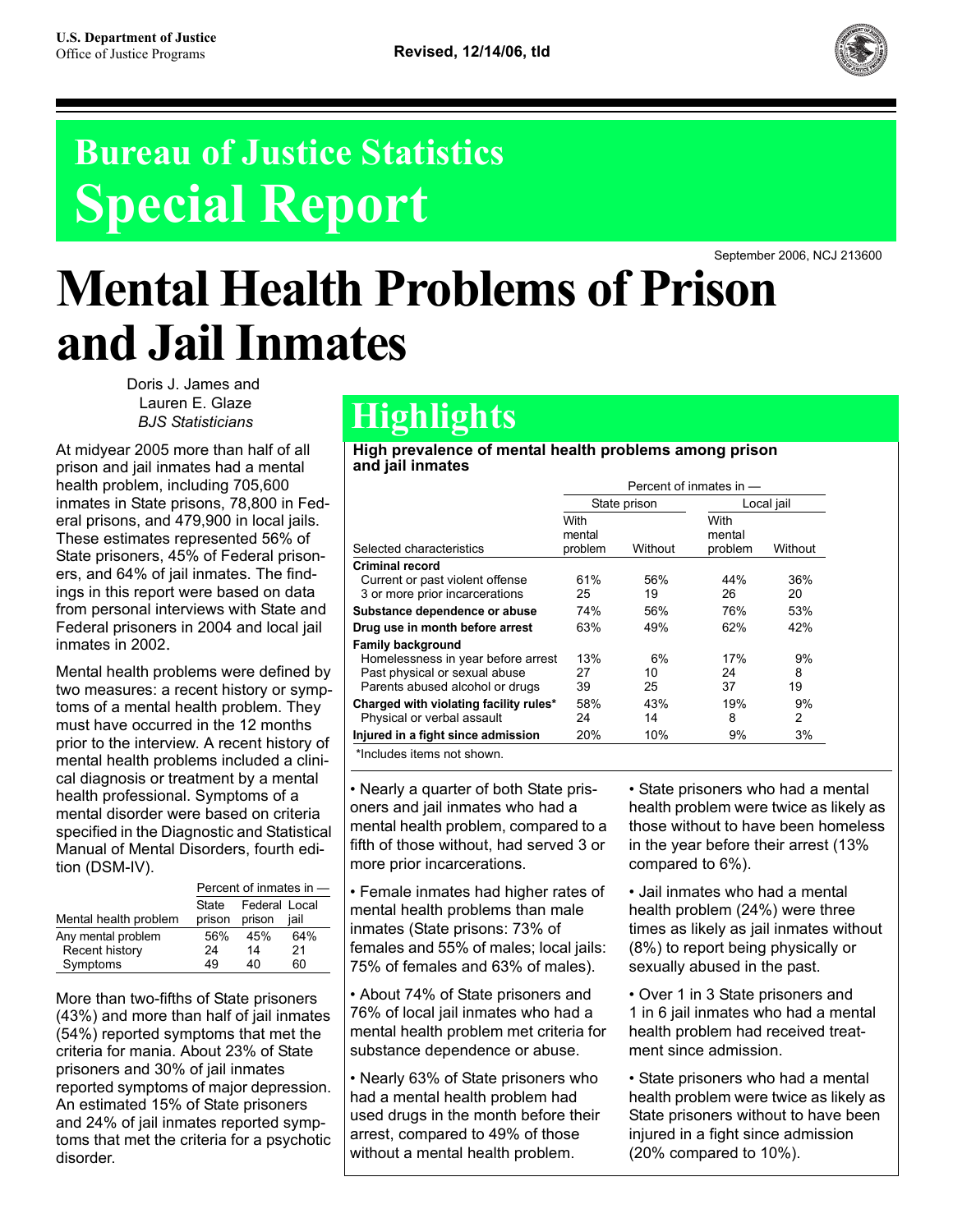### **A quarter of State prisoners had a history of mental health problems**

Among all inmates, State prisoners were most likely to report a recent history of a mental health problem (table 1). About 24% of State prisoners had a recent history of a mental health problem, followed by 21% of jail inmates, and 14% of Federal prisoners.

A recent history of mental health problems was measured by several questions in the BJS' inmate surveys. Offenders were asked about whether in the past 12 months they had been told by a mental health professional that they had a mental disorder or because of a mental health problem had stayed overnight in a hospital, used prescribed medication, or received professional mental health therapy. These items were classified as indicating a recent history of a mental health problem.

State prisoners (18%), Federal prisoners (10%), and jail inmates (14%) most commonly reported that they had used prescribed medication for a mental problem in the year before arrest or since admission. They were least likely to report an overnight stay in a hospital for a mental health problem. Approximately, 5% of inmates in State prisons, 2% in Federal prisons, and 5% in local jails reported an overnight stay in a hospital for a mental health problem.

#### **Prevalence of symptoms of mental disorders among prison and jail inmates**

The Survey of Inmates in State and Federal Correctional Facilities, 2004, and the Survey of Inmates in Local Jails, 2002, included a modified structured clinical interview for the DSM-IV. The surveys collected information on experiences of inmates in the past 12 months that would indicate symptoms of major depression, mania, or psychotic disorders. The surveys did not assess the severity or duration of the symptoms, and no exclusions were made for symptoms due to medical illness, bereavement, or substance use. Inmates in mental hospitals or otherwise physically or mentally unable to complete the surveys were excluded from the sample.

Estimates of DSM-IV symptoms of mental disorder provide a baseline indication of mental health problems among inmates rather than a clinical diagnosis of mental illness. Major depression or mania symptoms covered a range of feelings and behaviors, such as persistent sadness, loss of interest in activities, insomnia or hypersomnia, psychomotor agitation, and persistent anger or irritability.

Insomnia or hypersomnia and persistent anger were the most frequently reported major depression or mania episodes with nearly half of jail inmates (49%) reporting these symptoms. Attempted suicide was the least reported symptom by State

prisoners (13%), Federal prisoners (6%) and local jail inmates (13%).

A psychotic disorder was indicated by any signs of delusions or hallucinations during the 12-month period. Delusions were characterized by the offenders' belief that other people were controlling their brain or thoughts, could read their mind, or were spying on them. Hallucinations included reports of seeing things others said they did not see or hearing voices others did not hear. Approximately, 24% of jail inmates, 15% of State prisoners, and 10% of Federal prisoners reported at least one symptom of psychotic disorder (table 1).

|                                                   | Percent of inmates in - |                   |               |  |  |
|---------------------------------------------------|-------------------------|-------------------|---------------|--|--|
| Symptoms in past 12 months<br>or since admission  | State<br>prison         | Federal<br>prison | Local<br>iail |  |  |
| Major depressive or mania symptoms                |                         |                   |               |  |  |
| Persistent sad, numb or empty mood                | 32.9%                   | 23.7%             | 39.6%         |  |  |
| Loss of interest or pleasure in activities        | 35.4                    | 30.8              | 36.4          |  |  |
| Increased or decreased appetite                   | 32.4                    | 25.1              | 42.8          |  |  |
| Insomnia or hypersomnia                           | 39.8                    | 32.8              | 49.2          |  |  |
| Psychomotor agitation or retardation              | 39.6                    | 31.4              | 46.2          |  |  |
| Feelings of worthlessness or excessive guilt      | 35.0                    | 25.3              | 43.0          |  |  |
| Diminished ability to concentrate or think        | 28.4                    | 21.3              | 34.1          |  |  |
| Ever attempted suicide                            | 13.0                    | 6.0               | 12.9          |  |  |
| Persistent anger or irritability                  | 37.8                    | 30.5              | 49.4          |  |  |
| Increased/decreased interest in sexual activities | 34.4                    | 29.0              | 29.5          |  |  |
| Psychotic disorder symptoms                       |                         |                   |               |  |  |
| Delusions                                         | 11.8%                   | 7.8%              | 17.5%         |  |  |
| Hallucinations                                    | 7.9                     | 4.8               | 13.7          |  |  |

Note: Data are based on inmate self-report in the Survey of Inmates in State and Federal Correctional Facilities, 2004, and the Survey of Inmates in Local Jails, 2002. See *References* for sources on measuring symptoms of mental disorders based on a modified Structured Clinical Interview for the Diagnostic and Statistical Manual of Mental Disorders, fourth edition (DSM-IV).

|                         | Percent of inmates in - |         |       |  |  |
|-------------------------|-------------------------|---------|-------|--|--|
| Number of positive      | State                   | Federal | Local |  |  |
| responses               | prison                  | prison  | jail  |  |  |
| <b>Major depressive</b> |                         |         |       |  |  |
| disorder symptoms       |                         |         |       |  |  |
| ი                       | 29.5%                   | 38.8%   | 22.8% |  |  |
| $1 - 2$                 | 26.1                    | 27.9    | 23.8  |  |  |
| $3 - 4$                 | 20.5                    | 17.1    | 23.0  |  |  |
| 5 or more               | 23.9                    | 16.2    | 30.4  |  |  |
| Mania disorder          |                         |         |       |  |  |
| symptoms                |                         |         |       |  |  |
| Ω                       | 27.3%                   | 35.6%   | 22.5% |  |  |
| 1                       | 21.5                    | 23.3    | 17.0  |  |  |
| 2                       | 20.5                    | 17.7    | 20.1  |  |  |
| 3                       | 177                     | 14.0    | 22.0  |  |  |
| 4                       | 13.1                    | 9.4     | 18.4  |  |  |
| Psychotic disorder      |                         |         |       |  |  |
| symptoms                |                         |         |       |  |  |
| ი                       | 84.6%                   | 89.8%   | 76.0% |  |  |
| 1                       | 11.1                    | 7.8     | 16.8  |  |  |
| 2                       | 4.2                     | 2.4     | 7.2   |  |  |
|                         |                         |         |       |  |  |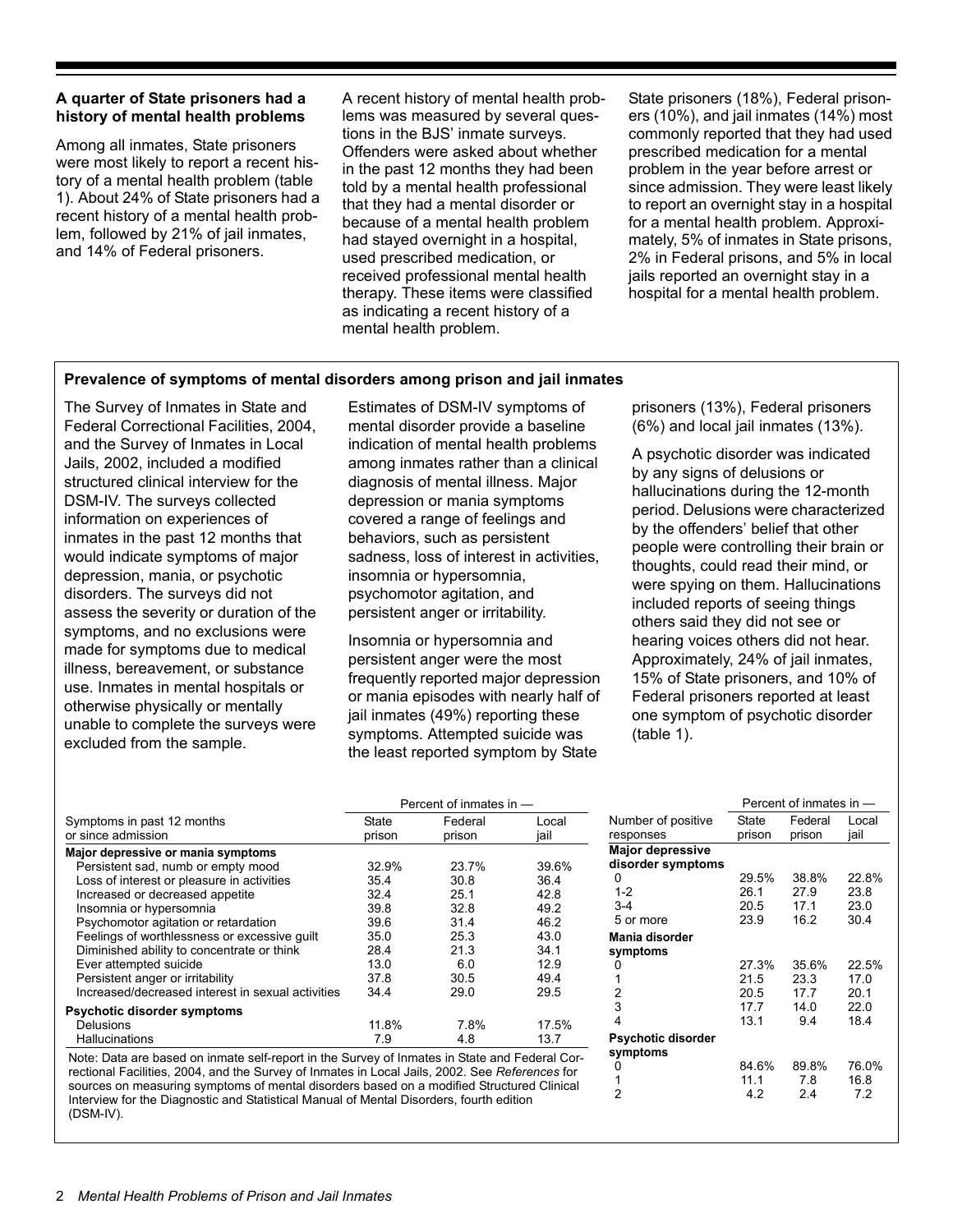# **Symptoms of mental disorder highest among jail inmates**

Jail inmates had the highest rate of symptoms of a mental health disorder (60%), followed by State (49%), and Federal prisoners (40%). Symptoms of a mental health disorder were measured by a series of questions adopted from a structured clinical interview for diagnosing mental disorders based on the DSM-IV (see box on page 2 and *References* for sources on DSM-IV measures). The questions addressed behaviors or symptoms related to major depression, mania, or psychotic disorders that occurred in the 12 months before the interview.

To meet the criteria for major depression, inmates had to report a depressed mood or decreased interest or pleasure in activities, along with  $\frac{4}{3}$ additional symptoms of depression. In order to meet the criteria for mania, during the 12-month period inmates had to report 3 symptoms or a persistent angry mood. For a psychotic disorder, 1 symptom of delusions or hallucinations met the criteria.

The high rate of symptoms of mental health disorder among jail inmates may reflect the role of local jails in the criminal justice system. Jails are locally operated correctional facilities that receive offenders after an arrest and hold them for a short period of time, pending arraignment, trial, conviction, or sentencing. Among other functions, local jails hold mentally ill persons pending their movement to appropriate mental health facilities.

While jails hold inmates sentenced to short terms (usually less than 1 year), State and Federal prisons hold offenders who typically are convicted and sentenced to serve more than 1 year. In general, because of the longer period of incarceration, prisons provide a greater opportunity for inmates to receive a clinical mental health assessment, diagnosis, and treatment by a mental health professional.<sup>1</sup>

#### **Table 1. Recent history and symptoms of mental health problems among prison and jail inmates**

|                                                      | Percent of inmates in - |         |       |  |
|------------------------------------------------------|-------------------------|---------|-------|--|
|                                                      | <b>State</b>            | Federal | Local |  |
| Mental health problem                                | prison                  | prison  | jail  |  |
| Any mental health problem                            | 56.2%                   | 44.8%   | 64.2% |  |
| Recent history of mental health problem <sup>a</sup> | 24.3%                   | 13.8%   | 20.6% |  |
| Told had disorder by mental health professional      | 9.4                     | 5.4     | 10.9  |  |
| Had overnight hospital stay                          | 5.4                     | 2.1     | 4.9   |  |
| Used prescribed medications                          | 18.0                    | 10.3    | 14.4  |  |
| Had professional mental health therapy               | 15.1                    | 8.3     | 10.3  |  |
| Symptoms of mental health disorders <sup>b</sup>     | 49.2%                   | 39.8%   | 60.5% |  |
| Major depressive disorder                            | 23.5                    | 16.0    | 29.7  |  |
| Mania disorder                                       | 43.2                    | 35.1    | 54.5  |  |
| Psychotic disorder                                   | 15.4                    | 10.2    | 23.9  |  |

Note: Includes inmates who reported an impairment due to a mental problem. Data are based on the Survey of Inmates in State and Federal Correctional Facilities, 2004, and the Survey of Inmates in Local Jails, 2002. See *Methodology* for details on survey sample. See *References* for sources on measuring symptoms of mental disorder based on a Structured Clinical Interview for the Diagnostic and Statistical Manual of Mental Disorders, fourth edition (DSM-IV).

a<sub>In year before arrest or since admission.</sub> <sup>b</sup>In the 12 months prior to the interview.

# **Table 2. Prevalence of mental health problems among prison and jail inmates**

|                            | <u>rapie 2. Frevalence of mental neathr problems among prison and fair immates</u> |         |                       |         |         |         |  |  |
|----------------------------|------------------------------------------------------------------------------------|---------|-----------------------|---------|---------|---------|--|--|
|                            | State prison<br>Federal prison<br>inmates<br>inmates                               |         | Local jail<br>inmates |         |         |         |  |  |
| Mental health problem      | Number                                                                             | Percent | Number                | Percent | Number  | Percent |  |  |
| Any mental health problem* | 705.600                                                                            | 56.2%   | 70.200                | 44.8%   | 479.900 | 64.2%   |  |  |
| History and symptoms       | 219.700                                                                            | 17.5    | 13.900                | 8.9     | 127.800 | 17.1    |  |  |
| History only               | 85.400                                                                             | 6.8     | 7.500                 | 4.8     | 26.200  | 3.5     |  |  |
| Symptoms only              | 396.700                                                                            | 31.6    | 48.100                | 30.7    | 322.900 | 43.2    |  |  |
| No mental health problem   | 549.900                                                                            | 43.8%   | 86.500                | 55.2%   | 267.600 | 35.8%   |  |  |

Note: Number of inmates was estimated based on the June 30, 2005 custody population in State prisons (1,255,514), Federal prisons (156,643, excluding 19,311 inmates held in private facilities), and local jails (747,529).

\*Details do not add to totals due to rounding. Includes State prisoners, Federal prisoners, and local jail inmates who reported an impairment due to a mental problem.

#### **High proportion of inmates had symptoms of a mental health disorder without a history**

Around 4 in 10 local jail inmates and 3 in 10 State and Federal prisoners were found to have symptoms of a mental disorder without a recent history (table 2). A smaller proportion of inmates

had both a recent history and symptoms of mental disorder: 17% in State prisons, 9% in Federal prisons, and 17% in local jails.

An estimated 7% of State prisoners, 5% of Federal prisoners, and 3% of local jail inmates were found to have a recent history of a mental health problem and no symptoms.

# **About 1 in 10 persons age 18 or older in the U.S. general population met DSM-IV criteria for symptoms of a mental health disorder**

• An estimated 11% of the U.S. population age 18 or older met criteria for mental health disorders, based on data in the National Epidemiologic Survey on Alcohol and Related Conditions, 2001-2002 (NESARC).

• Similar to the prison and jail inmate populations, females in the general population had higher rates of mental disorders than males (12% compared to 9%).

|                                                                                                                             | Percent of U.S. population<br>toms of a mental disorder |      | age 18 or older with symp- |
|-----------------------------------------------------------------------------------------------------------------------------|---------------------------------------------------------|------|----------------------------|
|                                                                                                                             | Total                                                   | Male | Female                     |
| Any symptom                                                                                                                 | 10.6%                                                   | 8.7% | 12.4%                      |
| Major depression <sup>a</sup>                                                                                               | 7.9                                                     | 5.5  | 10.1                       |
| Mania disorder <sup>a</sup>                                                                                                 | 18                                                      | 16   | 2.0                        |
| Psychotic disorder <sup>b</sup>                                                                                             | 3.1                                                     | 3.2  | 3.1                        |
| Note: See Methodology for sources on mental<br>health disorders in the general population.                                  |                                                         |      |                            |
| <sup>a</sup> In the last 12 months, not excluding symptoms<br>due to bereavement, substance use, or a<br>medical condition. |                                                         |      |                            |
| <sup>b</sup> Based on life-time occurrence.                                                                                 |                                                         |      |                            |
| Source: National Institute on Alcohol Abuse and                                                                             |                                                         |      |                            |

 $1$ Persons who have been judged by a court to be *mentally incompetent to stand trial* or *not guilty by reason of insanity* are not held in these correctional facilities and are not covered by this report.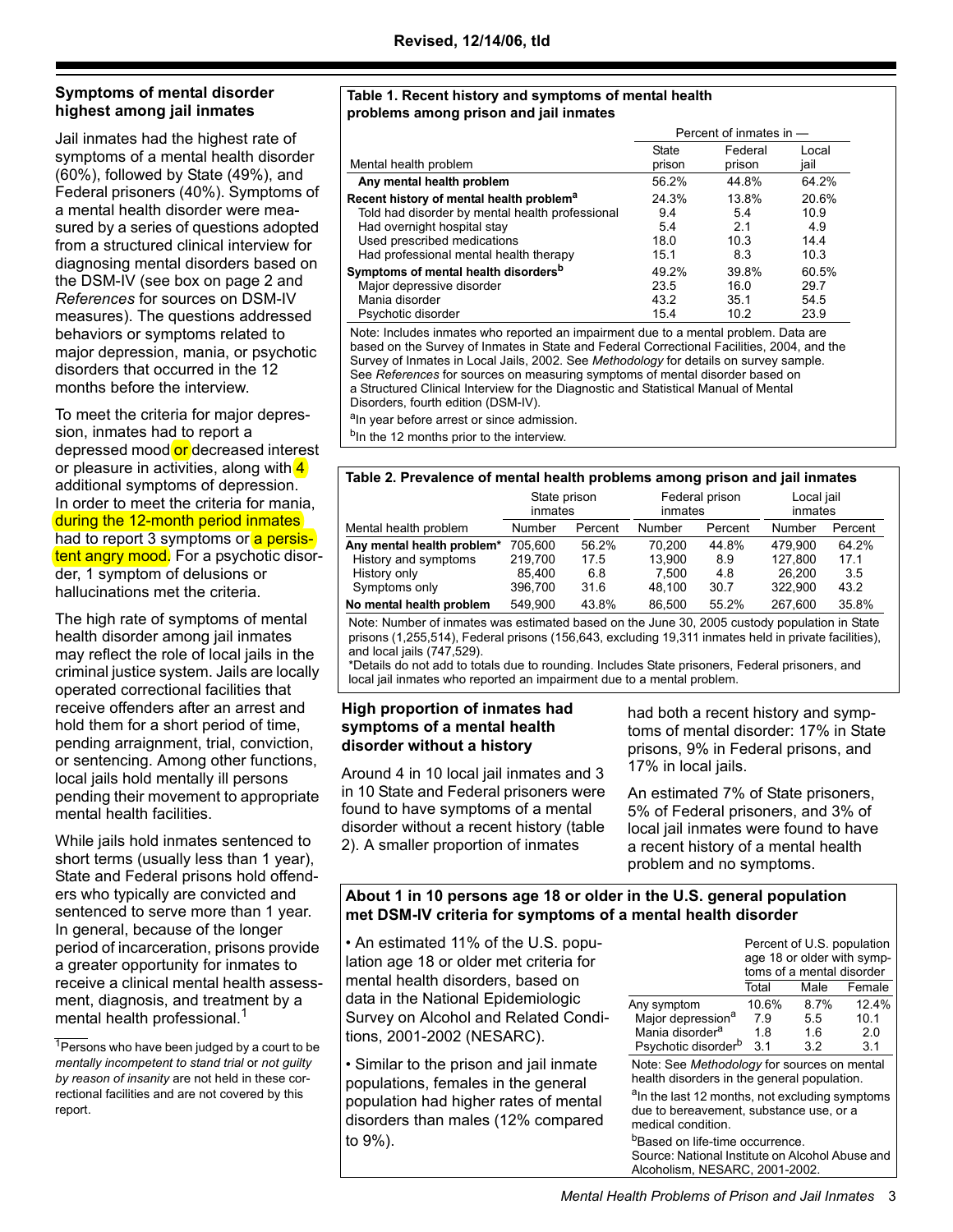#### **Table 3. Prison and jail inmates who had a mental health problem, by selected characteristics**

|                      | Percent of inmates in - |         |       |  |  |
|----------------------|-------------------------|---------|-------|--|--|
|                      | State                   | Federal | Local |  |  |
| Characteristic       | prison                  | prison  | jail  |  |  |
| All inmates          | 56.2%                   | 44.8%   | 64.2% |  |  |
| Gender               |                         |         |       |  |  |
| Male                 | 55.0%                   | 43.6%   | 62.8% |  |  |
| Female               | 73.1                    | 61 2    | 75.4  |  |  |
| Race                 |                         |         |       |  |  |
| White <sup>a</sup>   | 62.2%                   | 49.6%   | 71.2% |  |  |
| Black <sup>a</sup>   | 54.7                    | 45.9    | 63.4  |  |  |
| Hispanic             | 46.3                    | 36.8    | 50.7  |  |  |
| Other <sup>a,b</sup> | 61.9                    | 50.3    | 69.5  |  |  |
| Age                  |                         |         |       |  |  |
| 24 or younger        | 62.6%                   | 57.8%   | 70.3% |  |  |
| 25-34                | 57.9                    | 48.2    | 64.8  |  |  |
| 35-44                | 55.9                    | 40.1    | 62.0  |  |  |
| 45-54                | 51.3                    | 41.6    | 52.5  |  |  |
| 55 or older          | 39.6                    | 36.1    | 52.4  |  |  |

aExcludes persons of Hispanic origin.

<sup>b</sup>Includes American Indians, Alaska Natives, Asians, Native Hawaiians, other Pacific Islanders, and inmates who specified more than one race.

## **Mental health problems more common among female, white, and young inmates**

Female inmates had much higher rates of mental health problems than male inmates. An estimated 73% of females in State prisons, compared to 55% of male inmates, had a mental health problem (table 3). In Federal prisons, the rate was 61% of females compared to 44% of males; and in local jails, 75% of females compared to 63% of male inmates.

The same percentage of females in State prisons or local jails (23%) said that in the past 12 months they had been diagnosed with a mental disorder by a mental health professional. This was almost three times the rate of male inmates (around 8%) who had been told they had a mental health problem.

|                 | Percent of inmates in - |              |     |             |  |
|-----------------|-------------------------|--------------|-----|-------------|--|
|                 |                         | State prison |     | Local jail  |  |
| Mental problem* | Male                    | Female       |     | Male Female |  |
| Recent history  | 22%                     | 48%          | 18% | 40%         |  |
| Diagnosed       | 8                       | 23           | 9   | 23          |  |
| Overnight stay  | 5                       | 9            | 4   | 9           |  |
| Medication      | 16                      | 39           | 12  | 30          |  |
| Therapy         | 14                      | 32           | 9   | 23          |  |
| Symptoms        | 48%                     | 62%          | 59% | 70%         |  |

\*See table 1 for detailed description of categories.

#### **Table 4. Homelessness, employment before arrest, and family background of prison and jail inmates, by mental health status**

|                                                                                                     | Percent of inmates in - |         |         |                |                 |         |
|-----------------------------------------------------------------------------------------------------|-------------------------|---------|---------|----------------|-----------------|---------|
|                                                                                                     | State prison            |         |         | Federal prison | Local jail      |         |
|                                                                                                     | With                    |         | With    |                | With            |         |
|                                                                                                     | mental                  |         | mental  |                | mental          |         |
| Characteristic                                                                                      | problem                 | Without | problem |                | Without problem | Without |
| Homelessness in past year                                                                           | 13.2%                   | 6.3%    | 6.6%    | 2.6%           | 17.2%           | 8.8%    |
| Employed in month before arrest <sup>a</sup>                                                        | 70.1%                   | 75.6%   | 67.7%   | 76.2%          | 68.7%           | 75.9%   |
| Ever physically or sexually abused                                                                  |                         |         |         |                |                 |         |
| before admission                                                                                    | 27.0%                   | 10.5%   | 17.0%   | 6.4%           | 24.2%           | 7.6%    |
| Physically abused                                                                                   | 22.4                    | 8.3     | 13.7    | 5.4            | 20.4            | 5.7     |
| Sexually abused                                                                                     | 12.5                    | 3.8     | 7.3     | 1.7            | 10.2            | 3.2     |
| While growing $up$ $-$                                                                              |                         |         |         |                |                 |         |
| Ever received public assistance <sup>b</sup>                                                        | 42.5%                   | 30.6%   | 33.3%   | 24.9%          | 42.6%           | 30.3%   |
| Ever lived in foster home, agency or                                                                |                         |         |         |                |                 |         |
| institution                                                                                         | 18.5                    | 9.5     | 9.8     | 6.3            | 14.5            | 6.0     |
| Lived most of the time with $-$                                                                     |                         |         |         |                |                 |         |
| Both parents                                                                                        | 41.9%                   | 47.7%   | 45.4%   | 50.5%          | 40.5%           | 49.1%   |
| One parent                                                                                          | 43.8                    | 40.8    | 39.8    | 38.8           | 45.4            | 40.4    |
| Someone else                                                                                        | 11.6                    | 10.2    | 13.5    | 10.3           | 12.0            | 9.4     |
| Parents or guardians ever abused -                                                                  | 39.3                    | 25.1    | 33.3    | 20.0           | 37.3            | 18.7    |
| Alcohol                                                                                             | 23.6                    | 16.9    | 21.7    | 15.4           | 23.2            | 14.1    |
| Drugs                                                                                               | 3.1                     | 1.9     | 2.2     | 1.4            | 2.7             | 1.1     |
| Both alcohol and drugs                                                                              | 12.7                    | 6.2     | 9.4     | 3.2            | 11.5            | 3.4     |
| Neither                                                                                             | 60.7                    | 74.9    | 66.7    | 80.0           | 62.7            | 81.3    |
| Family member ever incarcerated -                                                                   | 51.7%                   | 41.3%   | 44.6%   | 38.9%          | 52.1%           | 36.2%   |
| Mother                                                                                              | 7.2                     | 4.0     | 5.0     | 3.2            | 9.4             | 3.4     |
| Father                                                                                              | 20.1                    | 13.4    | 15.3    | 9.9            | 22.1            | 12.6    |
| <b>Brother</b>                                                                                      | 35.5                    | 29.4    | 29.4    | 27.0           | 34.8            | 25.8    |
| Sister                                                                                              | 7.0                     | 5.1     | 5.5     | 4.2            | 11.3            | 5.1     |
| Child                                                                                               | 2.7                     | 2.3     | 3.4     | 2.8            | 4.0             | 2.6     |
| Spouse                                                                                              | 1.7                     | 0.9     | 2.6     | 1.8            | 2.4             | 0.9     |
| $\sigma$ at the corresponse of $\sigma$ and $\sigma$ is in the match in the measurement of $\sigma$ |                         |         |         |                |                 |         |

The reference period for jail inmates was in the month before admission.

bPublic assistance includes public housing, AFDC, food stamps, Medicaid, WIC,

and other welfare programs.

The prevalence of mental health problems varied by racial or ethnic group. Among State prisoners, 62% of white inmates, compared to 55% of blacks and 46% of Hispanics, were found to have a mental health problem. Among jail inmates, whites (71%) were also more likely than blacks (63%) or Hispanics (51%) to have a mental health problem.

The rate of mental health problems also varied by the age of inmates. Inmates age 24 or younger had the highest rate of mental health problems and those age 55 or older had the lowest rate. Among State prisoners, an estimated 63% of those age 24 or younger had a mental health problem, compared to 40% of those age 55 or older. An estimated 70% of local jail inmates age 24 or younger had a mental health problem, compared to 52% of those age 55 or older.

# **Homelessness, foster care more common among inmates who had mental health problems**

State prisoners (13%) and local jail inmates (17%) who had a mental health problem were twice as likely as inmates without a mental health problem (6% in State prisons; 9% in local jails) to have been homeless in the year before their incarceration (table 4).

About 18% of State prisoners who had a mental health problem, compared to 9% of State prisoners who did not have a mental problem, said that they had lived in a foster home, agency, or institution while growing up.

Among jail inmates, about 14% of those who had a mental health problem had lived in a foster home, agency, or institution while growing up, compared to 6% of jail inmates who did not have a mental health problem.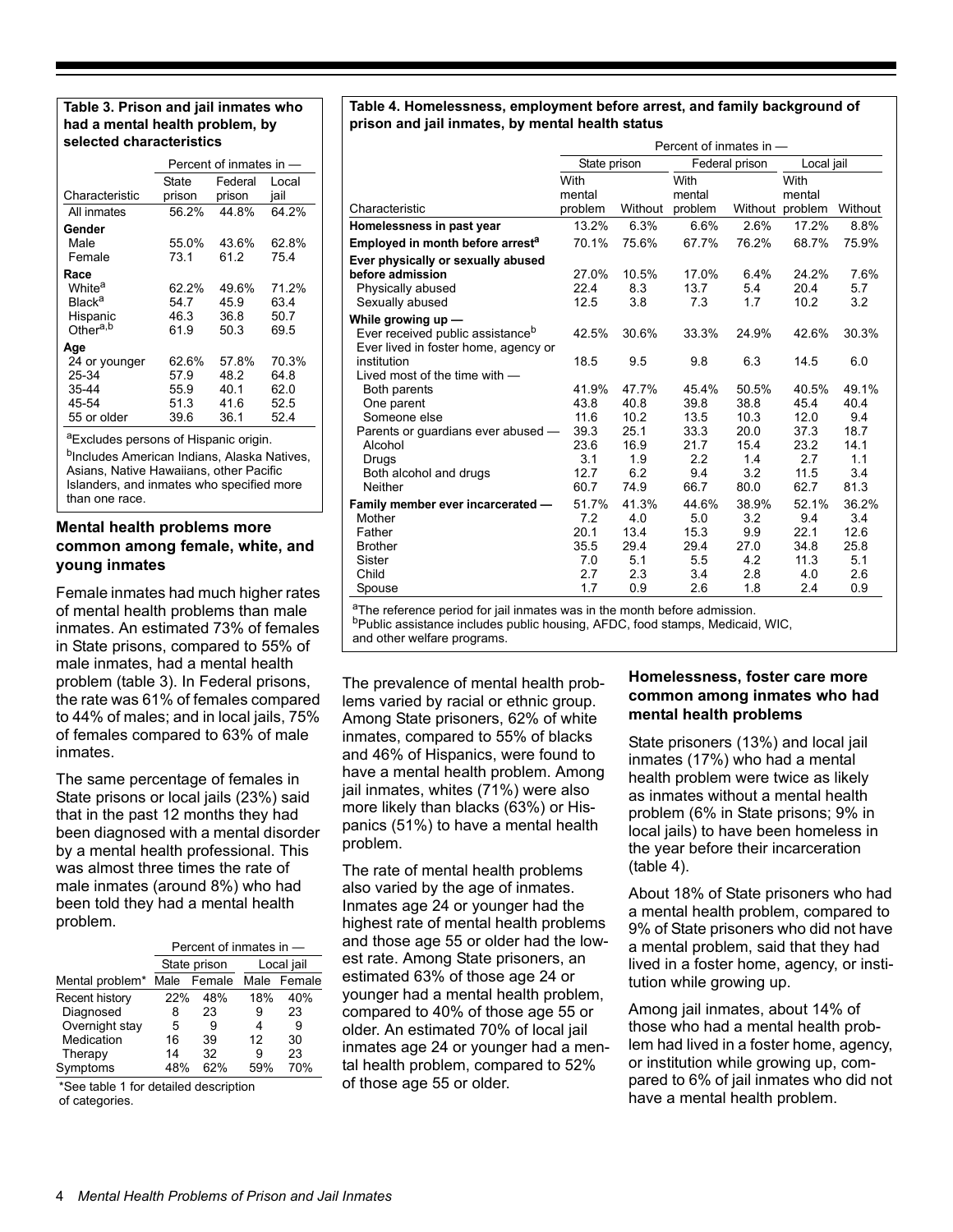#### **Low rates of employment, high rates of illegal income among inmates who had mental problems**

An estimated 70% of State prisoners who had a mental health problem, compared to 76% of those without, said they were employed in the month before their arrest. Among Federal prisoners, 68% of those who had a mental health problem were employed, compared to 76% of those who did not have a mental problem.

Among jail inmates, 69% of those who had a mental health problem reported that they were employed, while 76% of those without were employed in the month before their arrest.

Of State prisoners who had a mental health problem, 65% had received income from wages or salary in the month before their arrest. This percentage was larger for inmates without a mental health problem (71%). Over a quarter (28%) of State prisoners who had a mental health problem reported income from illegal sources, compared to around a fifth (21%) of State prisoners without a mental problem.

|                                    | Percent of State<br>prison inmates |         |  |  |
|------------------------------------|------------------------------------|---------|--|--|
| Sources of income <sup>a</sup>     | With<br>mental<br>problem          | Without |  |  |
| Wages, salary                      | 65%                                | 71%     |  |  |
| Welfare                            | 6                                  | 4       |  |  |
| Assistance from family             |                                    |         |  |  |
| or friends                         | 14                                 | 8       |  |  |
| Illegal income                     | 28                                 | 21      |  |  |
| Compensation payments <sup>b</sup> | ч                                  | 6       |  |  |

alncludes personal income in month before arrest, except for compensation which was in the month before admission.<br><sup>b</sup>Includes Supplemental Security Income (SSI)

payments and pension.

#### **Table 5. Substance dependence or abuse among prison and jail inmates, by mental health status**

|                                                  | Percent of inmates in $-$ |                       |                           |                       |                           |                       |  |
|--------------------------------------------------|---------------------------|-----------------------|---------------------------|-----------------------|---------------------------|-----------------------|--|
|                                                  | State prison              |                       |                           | Federal prison        |                           | Local jail            |  |
| Substance dependence<br>or abuse                 | With<br>mental<br>problem | Without               | With<br>mental<br>problem | Without               | With<br>mental<br>problem | Without               |  |
| Any alcohol or drugs<br>Dependence<br>Abuse only | 74.1%<br>53.9<br>20.2     | 55.6%<br>34.5<br>21.1 | 63.6%<br>45.1<br>18.5     | 49.5%<br>27.3<br>22.2 | 76.4%<br>56.3<br>20.1     | 53.2%<br>25.4<br>27.8 |  |
| Alcohol<br>Dependence<br>Abuse only              | 50.8%<br>30.4<br>20.4     | 36.0%<br>17.9<br>18.0 | 43.7%<br>25.1<br>18.6     | 30.3%<br>12.7<br>17.7 | 53.4%<br>29.0<br>24.4     | 34.6%<br>11.8<br>22.8 |  |
| <b>Drugs</b><br>Dependence<br>Abuse only         | 61.9%<br>43.8<br>18.0     | 42.6%<br>26.1<br>16.5 | 53.2%<br>37.1<br>16.1     | 39.2%<br>22.0<br>17.2 | 63.3%<br>46.0<br>17.3     | 36.0%<br>17.6<br>18.4 |  |
| No dependence or abuse                           | 25.9%                     | 44.4%                 | 36.4%                     | 50.5%                 | 23.6%                     | 46.8%                 |  |

Note: Substance dependence or abuse was based on criteria specified in the Diagnostic and Statistical Manual of Mental Disorders, fourth edition (DSM-IV). For details, see *Substance Dependence, Abuse and Treatment of Jail Inmates, 2002*, <http://www.ojp.usdoj.gov/bjs/ abstract/sdatji02.htm>.

# **Past physical or sexual abuse more prevalent among inmates who had mental health problems**

State prisoners who had a mental health problem (27%) were over two times more likely than those without (10%) to report being physically or sexually abused in the past.

Jail inmates who had a mental health problem were three times more likely than jail inmates without to have been physically or sexually abused in the past (24% compared to 8%).

# **Family members of inmates with mental problems had high rates of substance use and incarceration**

Inmates who had a mental health problem were more likely than inmates without to have family members who abused drugs or alcohol or both. Among State prisoners, 39% of those

who had a mental health problem reported that a parent or guardian had abused alcohol, drugs, or both while they were growing up. In comparison, 25% of State prisoners without a mental problem reported parental abuse of alcohol, drugs, or both.

A third (33%) of Federal prisoners who had a mental health problem, compared to a fifth (20%) of those without, reported that a parent or guardian had abused alcohol, drugs, or both while they were growing up.

An estimated 37% of jail inmates who had a mental health problem said a parent had abused alcohol, drugs, or both while they were growing up. This was almost twice the rate for jail inmates without a mental health problem (19%).

The majority of prison and jail inmates who had a mental health problem (52%) reported that they had a family member who had been incarcerated in the past. Among those without a mental health problem, about 41% of State inmates and 36% of jails inmates reported that a family member had served time.

Over a third of both State prisoners and local jail inmates who had a mental health problem (35%) had a brother who had served time in prison or jail. The rate for inmates without a mental health problem was 29% in State prisons and 26% in local jails.

# **High rates of both mental health problems and substance dependence or abuse among State prison and local jail inmates**

• An estimated 42% of inmates in State prisons and 49% in local jails were found to have both a mental health problem and substance dependence or abuse.

• Slightly less than a quarter (24%) of State prisoners and a fifth (19%) of local jail inmates met the criteria for substance dependence or abuse only.

| Mental health<br>problems and            |                        | Percent of inmates in - |               |
|------------------------------------------|------------------------|-------------------------|---------------|
| substance depen-<br>dence or abuse       | <b>State</b><br>prison | Federal<br>prison       | Local<br>jail |
| <b>Both</b>                              | 41 7%                  | 28.5%                   | 48.7%         |
| Dependence or<br>abuse only              | 24 4                   | 27.3                    | 18.9          |
| Mental problems only 14.5<br><b>None</b> | 19.5                   | 16.3<br>27 8            | 15.0<br>17.3  |
|                                          |                        |                         |               |
|                                          |                        |                         |               |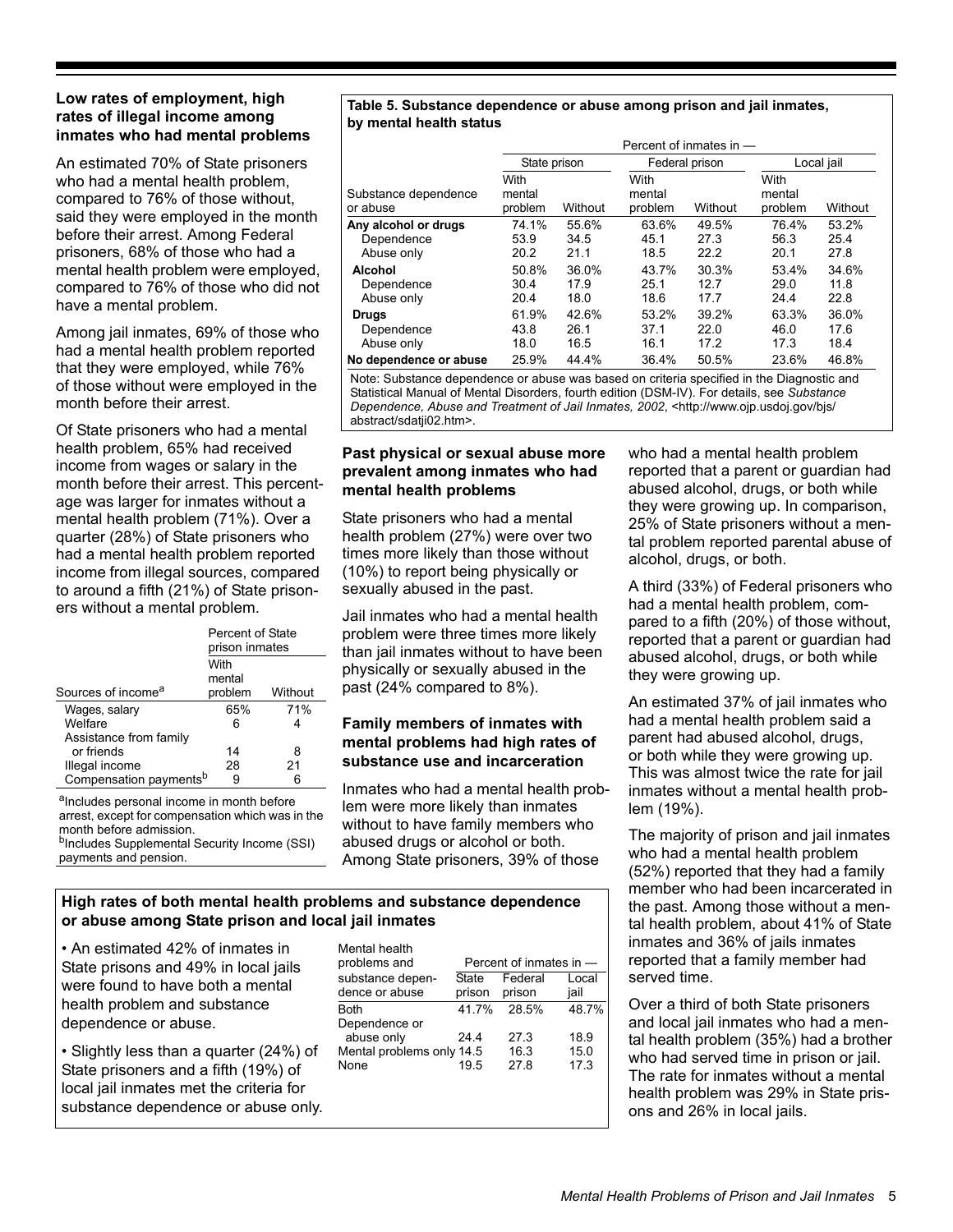## **Inmates who had mental health problems had high rates of substance dependence or abuse**

Among inmates who had a mental health problem, local jail inmates had the highest rate of dependence or abuse of alcohol or drugs (76%), followed by State prisoners (74%), and Federal prisoners (64%) (table 5). Substance dependence or abuse was measured as defined in the DSM-IV.<sup>2</sup>

Among inmates without a mental health problem, 56% in State prisons, 49% in Federal prisons, and 53% in local jails were dependent on or abused alcohol or drugs.

**2For a detailed description of the DSM-IV mea**sures, see *Substance Dependence, Abuse and Treatment of Jail inmates, 2002,* <http:// www.ojp.usdoj.gov/bjs/abstract/sdatji02.htm.>

By specific type of substance, inmates who had a mental health problem had higher rates of dependence or abuse of drugs than alcohol. Among State prisoners who had a mental problem, 62% were dependent on or abused drugs and 51% alcohol. An estimated 63% of local jail inmates who had a mental problem were dependent on or abused drugs, while about 53% were dependent on or abused alcohol.

When dependence was estimated separately from abuse only, local jail inmates who had a mental health problem had the highest rate of drug dependence (46%). They were two and a half times more likely to be dependent on drugs than jail inmates without a mental problem (18%).

#### **Table 6. Substance use among prison inmates and convicted jail inmates, by mental health status**

|                             | Percent of inmates in -   |         |                           |                |                           |            |
|-----------------------------|---------------------------|---------|---------------------------|----------------|---------------------------|------------|
|                             | State prison              |         |                           | Federal prison |                           | Local jail |
| Type of substance           | With<br>mental<br>problem | Without | With<br>mental<br>problem | Without        | With<br>mental<br>problem | Without    |
| <b>Alcohol or drugs</b>     |                           |         |                           |                |                           |            |
| Regular use <sup>a</sup>    | 87.1%                     | 77.2%   | 82.3%                     | 75.4%          | 89.9%                     | 78.7%      |
| In month before offense     | 80.3                      | 70.4    | 75.8                      | 68.1           | 81.6                      | 69.6       |
| At time of offense          | 53.2                      | 42.5    | 41.1                      | 30.6           | 53.8                      | 42.8       |
| Drugs                       |                           |         |                           |                |                           |            |
| Regular use <sup>a</sup>    | 75.5%                     | 61.2%   | 71.0%                     | 59.2%          | 78.1%                     | 57.5%      |
| In month before offense     | 62.8                      | 49.1    | 57.1                      | 45.2           | 62.1                      | 41.7       |
| At time of offense          | 37.5                      | 25.8    | 31.1                      | 23.0           | 34.0                      | 19.8       |
| Alcohol                     |                           |         |                           |                |                           |            |
| Regular use <sup>a</sup>    | 67.9%                     | 58.3%   | 66.0%                     | 58.2%          | 72.6%                     | 61.8%      |
| In month before offense     | 61.7                      | 52.5    | 59.5                      | 53.6           | 80.7                      | 74.1       |
| At time of offense          | 34.0                      | 27.5    | 21.7                      | 15.1           | 35.0                      | 30.4       |
| Binge drinking <sup>b</sup> | 43.5                      | 29.5    | 37.8                      | 25.7           | 48.2                      | 29.9       |

<sup>a</sup>Regular alcohol use is defined as daily or almost daily or more than once a week for more than a month. Regular drug use is defined as once a week or more for at least one month.  $<sup>b</sup>$ Binge drinking is defined as having consumed a fifth of liquor in a single day,</sup> or the equivalent of 20 drinks, 3 bottles of wine, or 3 six-packs of beer.

#### **Table 7. Drug use in the month before the offense among convicted prison and jail inmates, by mental health status**

|                                                                                                                                           | Percent of inmates in -   |         |                           |         |                           |         |
|-------------------------------------------------------------------------------------------------------------------------------------------|---------------------------|---------|---------------------------|---------|---------------------------|---------|
|                                                                                                                                           | State prison              |         | Federal prison            |         | Local jail                |         |
| Types of drug used<br>in month before offense                                                                                             | With<br>mental<br>problem | Without | With<br>mental<br>problem | Without | With<br>mental<br>problem | Without |
| Any drug                                                                                                                                  | 62.8%                     | 49.1%   | 57.1%                     | 45.2%   | 62.1%                     | 41.7%   |
| Marijuana or hashish                                                                                                                      | 45.7%                     | 33.3%   | 41.2%                     | 32.0%   | 43.4%                     | 27.1%   |
| Cocaine or crack                                                                                                                          | 24.4                      | 17.9    | 21.1                      | 15.5    | 24.2                      | 14.7    |
| Heroin/opiates                                                                                                                            | 8.9                       | 7.2     | 7.2                       | 4.7     | 9.6                       | 4.6     |
| Depressants <sup>a</sup>                                                                                                                  | 7.3                       | 3.0     | 6.7                       | 2.7     | 8.5                       | 2.0     |
| Methamphetamines                                                                                                                          | 12.6                      | 8.8     | 10.9                      | 9.6     | 11.7                      | 6.2     |
| Other stimulants <sup>b</sup>                                                                                                             | 5.8                       | 2.8     | 4.5                       | 2.5     | 5.2                       | 2.4     |
| Hallucinogens <sup>c</sup>                                                                                                                | 8.0                       | 3.4     | 9.3                       | 3.0     | 7.5                       | 2.9     |
| alnclude barbiturates, tranguilizers, and quaaludes.<br><sup>b</sup> Include amphetamines.<br><sup>c</sup> Include LSD, PCP, and ecstasy. |                           |         |                           |         |                           |         |

A larger percentage of State prisoners who had a mental health problem than those without were found to be dependent on drugs (44% compared to 26%). Among Federal prisoners, 37% who had a mental health problem were found to be dependent on drugs, compared to 22% of those without.

State prisoners (30%) and local jail inmates (29%) who had a mental health problem had about the same rate of alcohol dependence. A quarter of Federal prisoners (25%) who had a mental problem were dependent on alcohol.

# **Over a third of inmates who had mental health problems had used drugs at the time of the offense**

Over a third (37%) of State prisoners who had a mental health problem said they had used drugs at the time of the offense, compared to over a quarter (26%) of State prisoners without a mental problem (table 6). Also, over a third (34%) of local jail inmates who had a mental health problem said they had used drugs at the time of the offense, compared to a fifth (20%) of jail inmates who did not have a mental problem.

Marijuana or hashish was the most common drug inmates said they had used in the month before the offense (table 7). Among inmates who had a mental health problem, more than twofifths of those in State prisons (46%), Federal prisons (41%), or local jails (43%) reported they had used marijuana or hashish in the month before the offense.

Almost a quarter of inmates in State prisons or local jails who had a mental health problem (24%) reported they had used cocaine or crack in the month before the offense. A smaller percentage of inmates who had a mental health problem had used methamphetamines in the month before the offense — 13% of State prisoners, 11% of Federal prisoners, and 12% of jail inmates.

# **Binge drinking prevalent among inmates who had mental problems**

Inmates who had a mental health problem were more likely than inmates without a mental problem to report a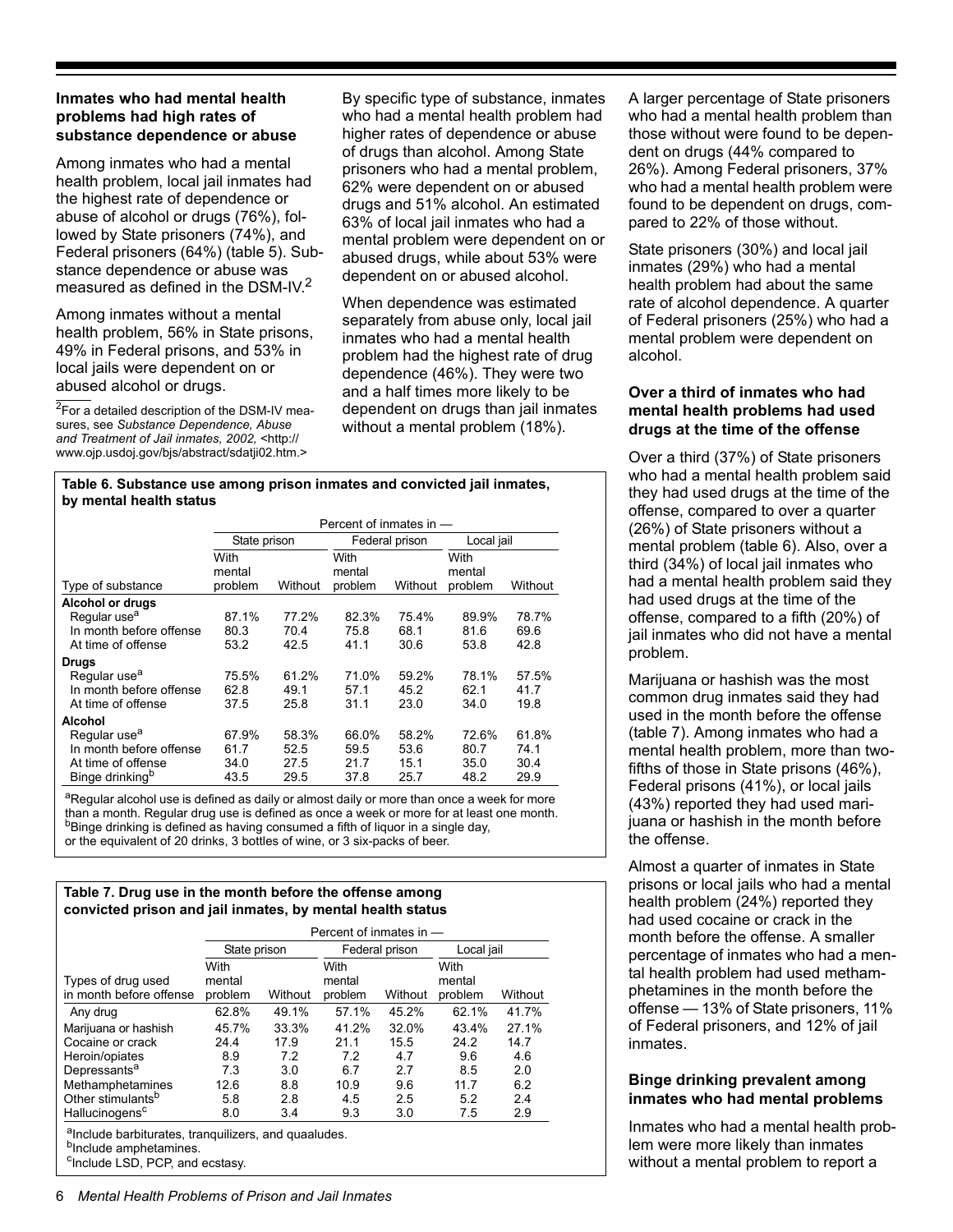binge drinking experience. Among State prisoners who had a mental health problem, 43% said they had participated in binge drinking in the past, compared to 29% of State prisoners without mental problems.

Similarly, jail inmates who had mental problems (48%) had a much higher rate of binge drinking than jail inmates without mental problems (30%).

Inmates who had a mental problem were more likely than inmates without to have been using alcohol at the time of the offense (State prisoners, 34% compared to 27%; Federal prisoners, 22% compared to 15%; and jail inmates, 35% compared to 30%.)

#### **Violent offenses common among State prisoners who had a mental health problem**

Among State prisoners who had a mental health problem, nearly half (49%) had a violent offense as their most serious offense, followed by property (20%) and drug offenses (19%) (table 8). Among all types of offenses, robbery was the most common offense (14%), followed by drug trafficking (13%) and homicide (12%).

An estimated 46% of State prisoners without a mental health problem were held for a violent offense, including 13% for homicide and 11% for robbery.

#### **Table 8. Most serious offense among prison and jail inmates, by mental health status**

| Percent of inmates in -                                             |                                                                    |                                                                |                                                                |                                                                       |                                                                  |  |
|---------------------------------------------------------------------|--------------------------------------------------------------------|----------------------------------------------------------------|----------------------------------------------------------------|-----------------------------------------------------------------------|------------------------------------------------------------------|--|
|                                                                     |                                                                    |                                                                |                                                                | Local jail                                                            |                                                                  |  |
| With<br>mental<br>problem                                           | Without                                                            | With<br>mental<br>problem                                      | Without                                                        | With<br>mental<br>problem                                             | Without                                                          |  |
| 100%                                                                | 100%                                                               | 100%                                                           | 100%                                                           | 100%                                                                  | 100%                                                             |  |
| 49.0%<br>11.6<br>11.0<br>13.6<br>10.5<br>19.6%<br>8.6<br>4.2<br>3.0 | 46.5%<br>12.9<br>10.4<br>11.3<br>9.7<br>17.7%<br>7.7<br>3.5<br>2.7 | 16.0%<br>2.5<br>1.1<br>9.6<br>2.0<br>7.2%<br>0.7<br>0.5<br>4.9 | 13.2%<br>2.3<br>0.7<br>7.6<br>1.9<br>6.1%<br>0.3<br>0.4<br>4.5 | 26.5%<br>2.6<br>3.4<br>5.7<br>12.5<br>26.9%<br>7.9<br>7.7<br>53       | 23.7%<br>2.5<br>3.6<br>5.1<br>10.5<br>19.7%<br>4.2<br>5.6<br>4.2 |  |
| 19.3%<br>5.7<br>12.9<br>11.9%<br>2.6<br>2.2                         | 23.8%<br>6.3<br>17.0<br>11.9%<br>2.4<br>3.2                        | 51.3%<br>2.0<br>47.7<br>22.3%<br>14.0<br>0.2                   | 58.3%<br>3.8<br>52.6<br>19.0%<br>8.5<br>0.2                    | 23.4%<br>10.1<br>11.6<br>22.6%<br>2.3<br>5.5                          | 27.0%<br>12.3<br>12.9<br>29.3%<br>1.4<br>8.1                     |  |
|                                                                     |                                                                    | State prison                                                   |                                                                | Federal prison<br>Note: Summary categories include offenses not shown |                                                                  |  |

Note: Summary categories include offenses not shown.

\*Includes rape and other sexual assault.

#### **Table 9. Use of weapon, by mental health status of convicted violent State prison and local jail inmates**

|                                                                                          | Percent of inmates in $-$ |              |                           |         |  |  |
|------------------------------------------------------------------------------------------|---------------------------|--------------|---------------------------|---------|--|--|
|                                                                                          |                           | State prison | Local jail                |         |  |  |
| Use of weapons                                                                           | With<br>mental<br>problem | Without      | With<br>mental<br>problem | Without |  |  |
| Any weapon                                                                               | 37.2%                     | 36.9%        | 20.6%                     | 21.2%   |  |  |
| Firearm                                                                                  | 24.4                      | 27.5         | 12.3                      | 13.1    |  |  |
| Knife or sharp object                                                                    | 10.2                      | 74           | 6.1                       | 5.1     |  |  |
| Other weapons*                                                                           | 37                        | 27           | 28                        | 4.0     |  |  |
| No weapon                                                                                | 62.8%                     | 63.1%        | 79.4%                     | 78.8%   |  |  |
| <b>Number of violent inmates</b>                                                         | 328,670                   | 242,524      | 60,787                    | 34.305  |  |  |
| Note: Details do not add to total because inmates may have used more<br>than one weapon. |                           |              |                           |         |  |  |

\* Other weapons include blunt objects, stun guns, toy guns, or other specified weapons.

About 24% of State prisoners without a mental problem were held for drug offenses, particularly drug trafficking  $(17\%)$ .

Almost an equal percentage of jail inmates who had a mental health problem were held for violent (26%) and property (27%) offenses. About 12% were held for aggravated assault. Jail inmates who had a mental health problem were two times more likely than jail inmates without a mental problem to be held for burglary (8% compared to 4%).

# **Use of a weapon did not vary by mental health status**

Convicted violent offenders who had a mental health problem were as likely as those without to have used a weapon during the offense (table 9). An estimated 37% of both State prisoners who had a mental problem and those without said they had used a weapon during the offense.

By specific type of weapon, among convicted violent offenders in State prisons who had a mental health problem, slightly less than a quarter (24%) had used a firearm, while a tenth (10%) had used a knife or sharp object.

# **Violent criminal record more prevalent among inmates who had a mental health problem**

State prisoners who had a mental health problem (61%) were more likely than State prisoners without (56%) to have a current or past violent offense.

|                                        | Percent of State<br>prison inmates with<br>violent criminal record |         |
|----------------------------------------|--------------------------------------------------------------------|---------|
|                                        | With                                                               |         |
|                                        | mental                                                             |         |
| Violent criminal record                | problem                                                            | Without |
| Any violent offense                    | 61%                                                                | 56%     |
| Current violent offense,               |                                                                    |         |
| no prior                               | 13                                                                 | 17      |
| Violent recidivist                     | 47                                                                 | 39      |
| Note: Details may not add to total due |                                                                    |         |
| to rounding.                           |                                                                    |         |

Among repeat offenders, an estimated 47% of State prisoners who had a mental health problem were violent recidivists, compared to 39% of State prisoners without a mental problem (table 10).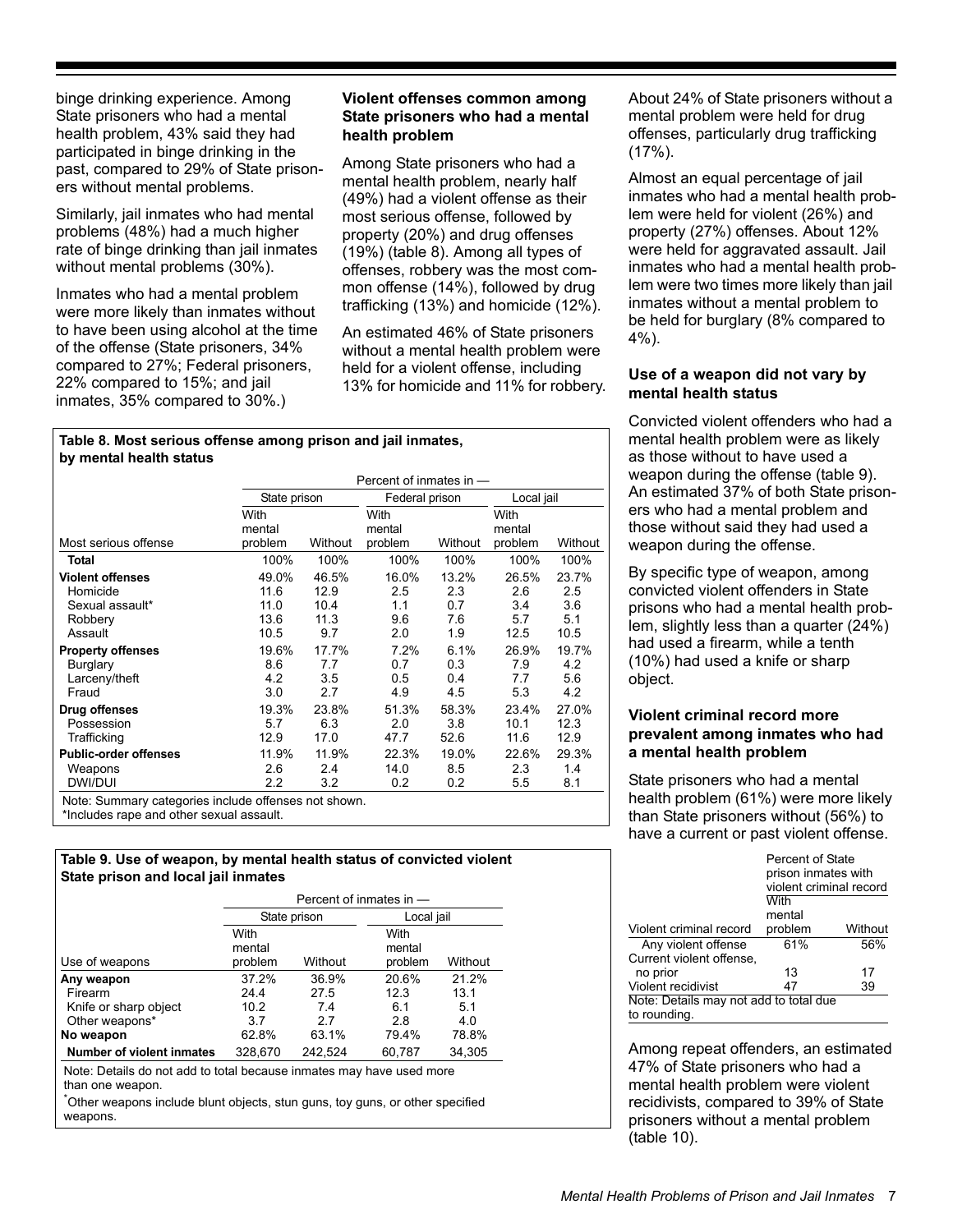Nearly a third (32%) of local jail inmates who had a mental health problem were repeat violent offenders, while about a quarter (22%) of jail inmates without a mental problem were violent recidivists.

A larger proportion of inmates who had a mental health problem had served more prior sentences than inmates without a mental problem (table 11). An estimated 47% of State prisoners who had a mental health problem, compared to 39% of those without, had served 3 or more prior sentences to probation or incarceration. Among jail inmates, 42% of those with a mental health problem had served served 3 or more prior sentences to probation or incarceration, compared to 33% of jail inmates without a mental problem.

# **State prisoners who had mental health problems had longer sentences than prisoners without**

Overall, State prisoners who had a mental health problem reported a mean maximum sentence that was 5 months longer than State prisoners without a mental problem (146 months compared to 141 months) (table 12). Among jail inmates, the mean sentence for those who had a mental problem was 5 months shorter than that for jail inmates without a mental problem (40 months compared to 45 months).

By most serious offense, excluding offenders sentenced to life or death, both violent State prisoners who had a mental health problem and those without had about the same mean sentence length. Violent State prisoners who had a mental health problem were sentenced to serve a mean maximum sentence length of 212 months and those without, 211 months.

Among prisoners sentenced to life or death, there was little variation in sentence length by mental health status (not shown in table). About 8% of State prisoners who had a mental health problem and 9% of those without were sentenced to life or death. Among Federal prisoners, 3% of both those who had a mental health problem and those without were sentenced to life or death.

#### **Table 10. Criminal record of prison and jail inmates, by mental health status**

|                                                                                                      |                               | Percent of inmates in -       |                              |                              |                              |                               |  |
|------------------------------------------------------------------------------------------------------|-------------------------------|-------------------------------|------------------------------|------------------------------|------------------------------|-------------------------------|--|
|                                                                                                      |                               | State prison                  |                              | Federal prison               |                              | Local jail                    |  |
| Criminal record                                                                                      | With<br>mental<br>problem     | Without                       | With<br>mental<br>problem    | Without                      | With<br>mental<br>problem    | Without                       |  |
| No prior sentence<br>Current violent offense<br>Current drug offense<br>Current other offense        | 20.5%<br>13.4<br>3.1<br>4.1   | 27.0%<br>16.9<br>5.1<br>5.0   | 32.2%<br>5.1<br>15.2<br>11.9 | 36.9%<br>4.9<br>21.6<br>10.4 | 34.9%<br>12.1<br>8.8<br>14.0 | 43.3%<br>13.8<br>12.6<br>16.8 |  |
| <b>Violent recidivist</b><br>Current and prior violent<br>Current violent only<br>Prior violent only | 47.4%<br>17.2<br>17.7<br>12.5 | 39.2%<br>13.4<br>15.3<br>10.4 | 27.5%<br>7.4<br>4.9<br>15.3  | 23.8%<br>4.4<br>4.4<br>15.0  | 31.9%<br>9.9<br>11.4<br>10.5 | 22.4%<br>6.8<br>6.9<br>8.7    |  |
| <b>Nonviolent recidivist</b><br>Prior drugs only<br>Other prior offenses                             | 32.0%<br>3.0<br>29.0          | 33.8%<br>4.0<br>29.8          | 40.3%<br>7.1<br>33.2         | 39.2%<br>9.5<br>29.8         | 33.2%<br>3.0<br>30.2         | 34.3%<br>3.4<br>30.9          |  |
| Note: Excludes inmates for whom offense and prior probation or incarceration sentences were          |                               |                               |                              |                              |                              |                               |  |

unknown.

#### **Table 11. Number of prior probation or incarceration sentences among prison and jail inmates, by mental health status**

|                              | Percent of inmates in $-$ |              |                           |                |                           |         |
|------------------------------|---------------------------|--------------|---------------------------|----------------|---------------------------|---------|
|                              |                           | State prison |                           | Federal prison | Local jail                |         |
| Number of prior<br>sentences | With<br>mental<br>problem | Without      | With<br>mental<br>problem | Without        | With<br>mental<br>problem | Without |
| $\mathbf{0}$                 | 22.1%                     | 28.5%        | 34.1%                     | 38.3%          | 24.5%                     | 30.6%   |
|                              | 15.3                      | 16.1         | 14.9                      | 16.5           | 16.8                      | 18.9    |
| 2                            | 15.5                      | 16.8         | 15.6                      | 14.9           | 16.7                      | 17.2    |
| $3-5$                        | 26.3                      | 24.0         | 21.3                      | 20.1           | 22.8                      | 20.3    |
| $6 - 10$                     | 13.9                      | 10.6         | 10.0                      | 7.1            | 12.4                      | 8.6     |
| 11 or more                   | 6.9                       | 4.0          | 4.0                       | 3.1            | 6.7                       | 4.4     |

Note: Excludes inmates for whom prior probation or incarceration sentences were unknown.

#### **Table 12. Mean maximum sentence length and mean total time expected to serve, by mental health status and offense**

|                               | Mean maximum<br>sentence length <sup>a</sup> |                   | Mean total time expected<br>to serve until release <sup>b</sup> |         |
|-------------------------------|----------------------------------------------|-------------------|-----------------------------------------------------------------|---------|
|                               | With mental                                  |                   | With mental                                                     |         |
| Most serious offense          | problem                                      | Without           | problem                                                         | Without |
| State prison inmates          |                                              |                   |                                                                 |         |
| All offenses <sup>c</sup>     | 146 mos                                      | 141 mos           | 93 mos                                                          | 89 mos  |
| Violent                       | 212                                          | 211               | 139                                                             | 138     |
| Property                      | 103                                          | 96                | 60                                                              | 58      |
| Drug                          | 84                                           | 94                | 48                                                              | 50      |
| Public-order                  | 81                                           | 66                | 51                                                              | 40      |
| <b>Federal prison inmates</b> |                                              |                   |                                                                 |         |
| All offenses <sup>c</sup>     | 128 mos                                      | $135 \text{ mos}$ | 99 mos                                                          | 106 mos |
| Violent                       | 174                                          | 202               | 119                                                             | 131     |
| Property                      | 70                                           | 53                | 63                                                              | 58      |
| Drug                          | 131                                          | 139               | 103                                                             | 112     |
| Public-order                  | 102                                          | 100               | 87                                                              | 83      |
| Local jail inmates            |                                              |                   |                                                                 |         |
| All offenses <sup>c</sup>     | 40 mos                                       | 45 mos            | 14 mos                                                          | 18 mos  |
| Violent                       | 67                                           | 73                | 18                                                              | 31      |
| Property                      | 41                                           | 36                | 16                                                              | 14      |
| Drug                          | 40                                           | 59                | 18                                                              | 25      |
| Public-order                  | 16                                           | 16                | 7                                                               | 8       |

aBased on the total maximum sentence for all consecutive sentences. Excludes inmates for whom offense was unknown.

<sup>b</sup>Based on time served when interviewed and time to be served until the expected date of release. Excludes inmates for whom admission date or expected release date were unknown.

<sup>c</sup>Includes other offenses not shown.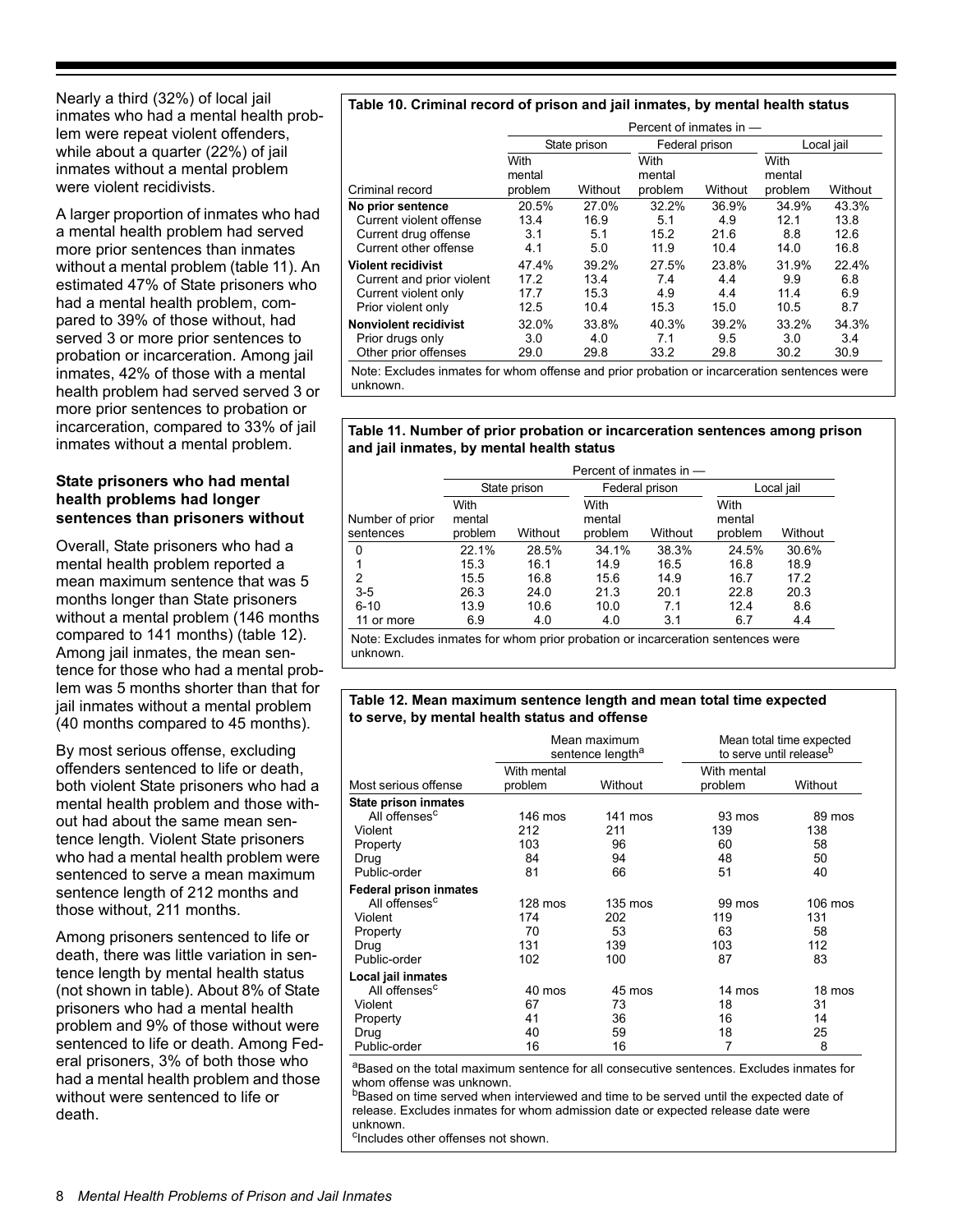# **State prisoners who had a mental health problem expected to serve 4 months longer than those without**

Overall, the mean time State prisoners who had a mental health problem expected to serve was 4 months longer than State prisoners without a mental problem (93 months compared to 89 months). Among convicted jail inmates who expected to serve their time in a local jail, there was little variation by mental health status in the

#### **Table 13. Mean time expected to be served by convicted local jail inmates sentenced to jail**

|                                                                                          | Percent of convicted<br>local jail inmates |         |  |  |
|------------------------------------------------------------------------------------------|--------------------------------------------|---------|--|--|
| Mean time expected                                                                       | With<br>mental                             |         |  |  |
| to be served                                                                             | problem                                    | Without |  |  |
| Less than 3 months                                                                       | 27.4%                                      | 26.8%   |  |  |
| 3 to 6 months                                                                            | 27.9                                       | 27.3    |  |  |
| 7 to 12 months                                                                           | 24.0                                       | 224     |  |  |
| 13 to 24 months                                                                          | 9.7                                        | 8.7     |  |  |
| 25 to 36 months                                                                          | 3.7                                        | 3.4     |  |  |
| 37 to 60 months                                                                          | 3.2                                        | 5.0     |  |  |
| More than 5 years                                                                        | 4.0                                        | 6.4     |  |  |
| Number of inmates                                                                        | 115.290                                    | 72,356  |  |  |
| Note: Excludes inmates for whom admission<br>date or expected release date were unknown. |                                            |         |  |  |

amount of time expected to be served. About 55% of those who had a mental problem, and 54% of those without, expected to serve 6 months or less (table 13).

## **A third of State prisoners who had mental health problems had received treatment since admission**

State prisoners who had a mental health problem (34%) had the highest rate of mental health treatment since admission, followed by Federal prisoners (24%) and local jail inmates (17%) (table 14).

All Federal prisons and most State prisons and jail jurisdictions, as a matter of policy, provide mental health services to inmates, including screening inmates at intake for mental health problems, providing therapy or counseling by trained mental health professionals, and distributing psychotropic medication.3

3See *Mental Health Treatment in State Prisons, 2000,* <http://www.ojp.usdoj.gov/bjs/abstract/ mhtsp00.htm> and *Census of Jails, 1999,* <http:/ /www.ojp.usdoj.gov/bjs/abstract/cj99.htm>.

#### **Table 14. Mental health treatment received by inmates who had a mental health problem**

|                                               | Percent of inmates who had a mental problem in - |                 |             |  |  |
|-----------------------------------------------|--------------------------------------------------|-----------------|-------------|--|--|
| Type of mental health treatment               | State prison                                     | Federal prison  | Local jails |  |  |
| Ever received mental health treatment         | 49.3%                                            | 35.3%           | 42.7%       |  |  |
| Had overnight hospital stay                   | 20.0                                             | 9.5             | 18.0        |  |  |
| Used prescribed medications                   | 39.5                                             | 28.0            | 32.7        |  |  |
| Had professional mental health therapy        | 35.4                                             | 25.6            | 31.1        |  |  |
| Received treatment during year before arrest  | 22.3%                                            | 14.9%           | 22.6%       |  |  |
| Had overnight hospital stay                   | 5.8                                              | 3.2             | 6.6         |  |  |
| Used prescribed medications                   | 158                                              | 10 <sub>1</sub> | 16.9        |  |  |
| On prescribed medication at time of arrest    | 11.3                                             | 73              | 12.3        |  |  |
| Had professional mental health therapy        | 11.5                                             | 8.0             | 12.3        |  |  |
| Received treatment after admission            | 33.8%                                            | 24.0%           | 17.5%       |  |  |
| Had overnight hospital stay                   | 5.4                                              | 2.7             | 2.2         |  |  |
| Used prescribed medications                   | 26.8                                             | 19.5            | 14.8        |  |  |
| Had professional mental health therapy        | 22.6                                             | 15.1            | 7.3         |  |  |
| Note: Excludes other mental health treatment. |                                                  |                 |             |  |  |

#### **Table 15. Mental health treatment received by all State prison inmates, 2004 and 1997**

|                                        | Percent of State prison inmates |           |  |
|----------------------------------------|---------------------------------|-----------|--|
| Type of mental health treatment        | 2004                            | 1997      |  |
| Ever any mental health treatment       | 31.2%                           | 28.3%     |  |
| Had overnight hospital stay            | 122                             | 10.7      |  |
| Used prescribed medications            | 23.9                            | 18.9      |  |
| Had professional mental health therapy | 21.6                            | 21.8      |  |
| Had other mental health treatment      | 3.6                             | 3.3       |  |
| Received treatment after admission     | 19.3%                           | 17.4%     |  |
| Had overnight hospital stay            | 3.1                             | 3.8       |  |
| Used prescribed medications            | 15.1                            | 12.3      |  |
| Had professional mental health therapy | 12.7                            | 12.3      |  |
| Had other mental health treatment      | 1.9                             | 1.9       |  |
| <b>Number of inmates</b>               | 1,226,171                       | 1,059,607 |  |

More than a fifth of inmates (22%) in State prison who had a mental health problem had received mental health treatment during the year before their arrest, including 16% who had used prescribed medications, 11% who had professional therapy, and 6% who had stayed overnight in a hospital because of a mental or emotional problem.

Among jail inmates who had a mental health problem, an estimated 23% had received treatment during the year before their arrest: 17% had used medication, 12% had received professional therapy, and 7% had stayed overnight in a hospital because of a mental or emotional problem.

Taking a prescribed medication for a mental health problem was the most common type of treatment inmates who had a mental health problem had received since admission to prison or jail. About 27% of State prisoners, 19% of Federal prisoners, and 15% of jail inmates who had a mental problem had used prescribed medication for a mental problem since admission.

An overnight stay in a hospital was the least likely method of treatment inmates had received since admission. Among inmates who had a mental problem, about 5% of those in State prisons, 3% in Federal prisons, and 2% in local jails had stayed overnight in a hospital for a mental problem.

# **Use of medication for a mental health problem by State prisoners rose between 1997 and 2004**

The proportion of State prisoners who had used prescribed medication for a mental health problem since admission to prison rose to 15% in 2004, up from 12% in 1997 (table 15). There was little change in the percentage of inmates who reported an overnight stay in a hospital since admission (around 3%), or in the percentage who had received professional mental health therapy (around 12%).

State prisoners who said they had ever used prescribed medication for a mental or emotional problem in the past rose to 24% in 2004, up from 19% in 1997. Overall, 31% of State prisoners said they had ever received mental health treatment in the past, up from 28% in 1997.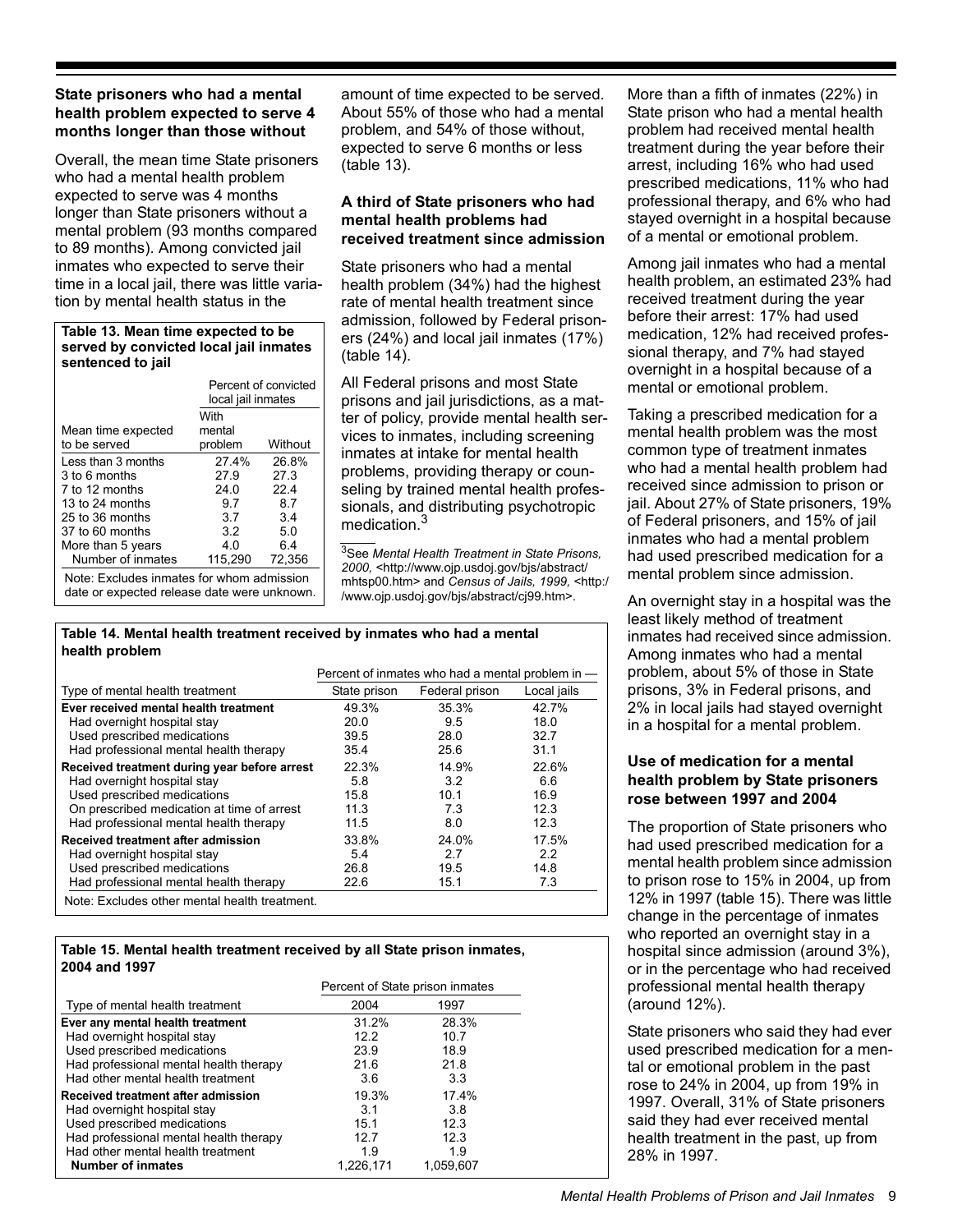Among jail inmates, in 2002 around 30% said they had received treatment for a mental health problem in the past, up from 25% in 1996. The proportion who had received treatment since admission (11%) was unchanged.

| Mental health       | Percent of jail inmates |      |  |  |
|---------------------|-------------------------|------|--|--|
| treatment           | 2002                    | 1996 |  |  |
| Ever any treatment  | 30%                     | 25%  |  |  |
| Overnight stay      | 12                      | 10   |  |  |
| Medication          | 22                      | 17   |  |  |
| Therapy             | 22                      | 18   |  |  |
| Other treatment     | 3                       | 3    |  |  |
| Since admission     | 11%                     | 11%  |  |  |
| Overnight stay      |                         |      |  |  |
| Medication          | 9                       | 9    |  |  |
| Therapy             | 5                       |      |  |  |
| Other treatment     |                         |      |  |  |
| $-L$ ess than 0.5%. |                         |      |  |  |

#### **Rule violations and injuries from a fight more common among inmates who had a mental health problem**

Prison or jail inmates who had a mental health problem were more likely than those without to have been charged with breaking facility rules since admission (table 16). Among State prisoners, 58% of those who had a mental health problem, compared to 43% of those without, had been charged with rule violations.

An estimated 24% of State prisoners who had a mental health problem, compared to 14% of those without, had been charged with a physical or verbal assault on correctional staff or another inmate. Among Federal prisoners who had a mental health problem, 15% had been charged with a physical or verbal assault on correctional staff or another inmate compared to 7% of those without a mental problem.

Jail inmates who had a mental health problem were twice as likely as those without to have been charged with

# **Three-quarters of female inmates in State prisons who had a mental health problem met criteria for substance dependence or abuse**

Female State prisoners who had a mental health problem were more likely than those without to —

• meet criteria for substance dependence or abuse (74% compared to 54%),

• have a current or past violent offense (40% compared to 32%),

• have used cocaine or crack in the month before arrest (34% compared to 24%),

• have been homeless in the year before arrest (17% compared to 9%). They were also more likely to report —

• 3 or more prior sentences to probation or incarceration (36% compared to 29%),

• past physical or sexual abuse (68% compared to 44%),

• parental abuse of alcohol or drugs (47% compared to 29%),

• a physical or verbal assault charge since admission (17% compared to 6%).

#### **Characteristics of females in State prison, by mental health status**

|                                              | Percent of female inmates |         |  |
|----------------------------------------------|---------------------------|---------|--|
|                                              | With mental               |         |  |
| Selected characteristics                     | problem                   | Without |  |
| <b>Criminal record</b>                       |                           |         |  |
| Current or past violent offense              | 40.4%                     | 32.2%   |  |
| 3 or more prior probations or incarcerations | 35.9                      | 28.7    |  |
| Substance dependence or abuse                | 74.5%                     | 53.6%   |  |
| Alcohol                                      | 41.7                      | 25.8    |  |
| Drugs                                        | 65.5                      | 45.6    |  |
| Drug use in month before arrest*             | 63.7%                     | 49.5%   |  |
| Cocaine or crack                             | 33.9                      | 24.2    |  |
| Methamphetamines                             | 17.1                      | 16.3    |  |
| <b>Family background</b>                     |                           |         |  |
| Homeless in year before arrest               | 16.6%                     | 9.5%    |  |
| Past physical or sexual abuse                | 68.4                      | 44.0    |  |
| Parent abused alcohol or drugs               | 46.9                      | 29.1    |  |
| Charged with violating facility rules*       | 50.4%                     | 30.6%   |  |
| Physical or verbal assault                   | 16.9                      | 5.7     |  |
| Injured in a fight since admission           | 10.3%                     | 3.8%    |  |
| *Includes items not shown.                   |                           |         |  |

facility rule violations (19% compared to 9%).

Inmates in local jails who had a mental health problem were also four times as likely as those without to have been charged with a physical or verbal assault on correctional staff or another inmate (8% compared to 2%).

A larger percentage of inmates who had a mental health problem had been injured in a fight since admission than those without a mental problem (State prisoners, 20% compared to 10%; Federal prisoners, 11% compared to 6%; jail inmates, 9% compared to 3%).

#### **Table 16. Disciplinary problems among prison and jail inmates since admission, by mental health status**

|                                                 | Percent of inmates in $-$ |          |                        |         |                        |         |  |
|-------------------------------------------------|---------------------------|----------|------------------------|---------|------------------------|---------|--|
|                                                 | State prison              |          | Federal prison         |         | Local jail             |         |  |
| Type of disciplinary problem<br>since admission | With mental<br>problem    | Without  | With mental<br>problem | Without | With mental<br>problem | Without |  |
| Charged with rule violations*                   | 57.7%                     | 43.2%    | 40.0%                  | 27.7%   | 19.0%                  | 9.1%    |  |
| Assault                                         | 24.1                      | 13.8     | 15.4                   | 6.9     | 8.2                    | 2.4     |  |
| Physical assault                                | 17.6                      | 10.4     | 11.0                   | 5.4     | 4.7                    | 1.6     |  |
| Verbal assault                                  | 15.2                      | 6.7      | 7.9                    | 2.4     | 5.2                    | 0.9     |  |
| Injured in a fight                              | 20.4%                     | $10.1\%$ | 11.4%                  | 5.8%    | 9.3%                   | 2.9%    |  |

\* Includes violations not shown (for example: possession of a weapon, stolen property or contraband, drug law violations, work slowdowns, food strikes, setting fires or rioting, being out of place, disobeying orders, abusive language, horseplay, or failing to follow sanitary regulations).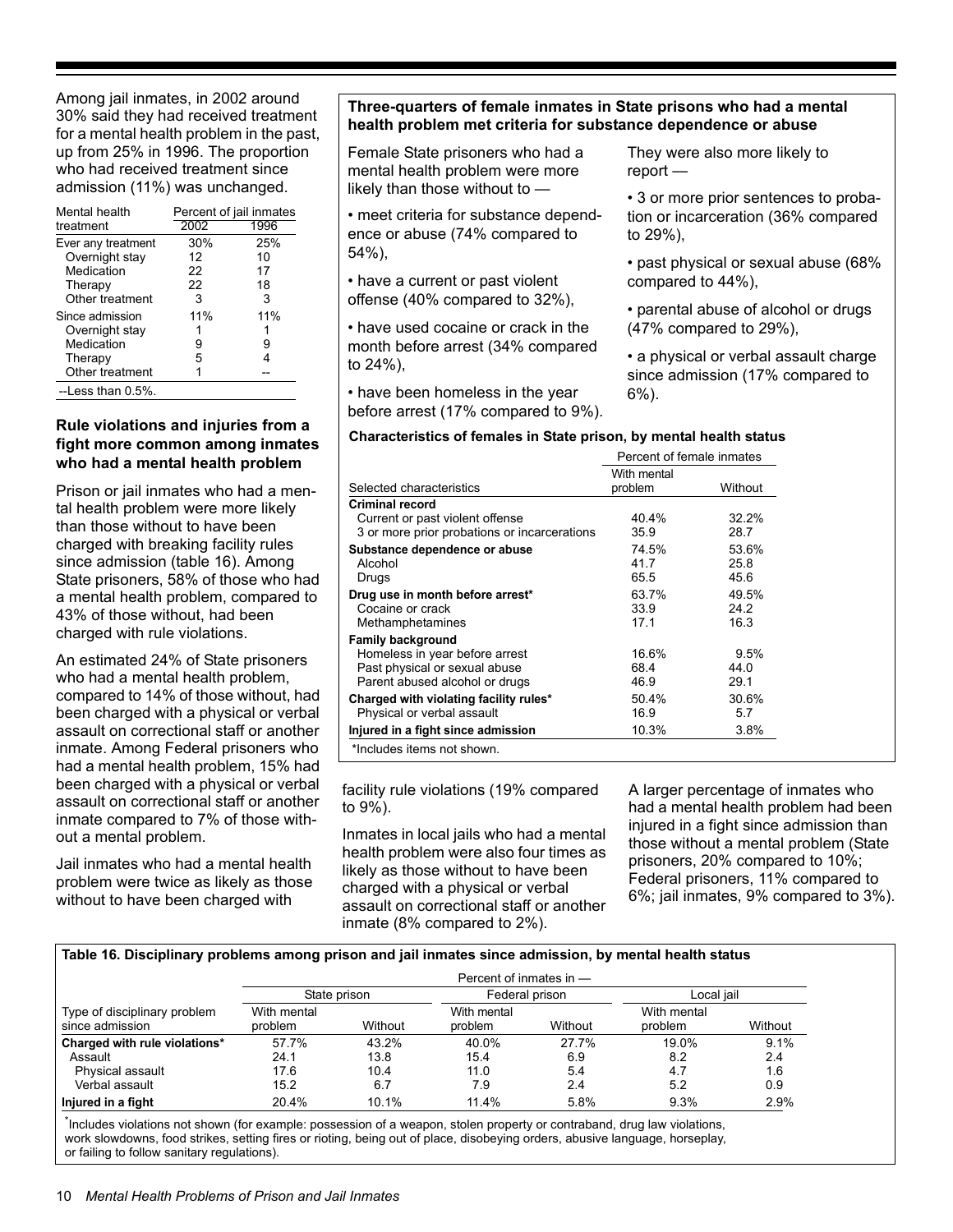# **Methodology**

The findings in this report are based on data in the Survey of Inmates in State and Federal Correctional Facilities, 2004, and the Survey of Inmates in Local Jails, 2002. Conducted every 5 to 6 years since 1972, the BJS' inmate surveys are the only national source of detailed information on criminal offenders, particularly special populations such as drug and alcohol users and offenders who have mental health problems.

The survey design included a stratified two-stage sample where facilities were selected in the first stage and inmates to be interviewed in the second stage. In the second sampling stage, interviewers from the Census Bureau visited each selected facility and systematically selected a sample of inmates. Computer-assisted personal interviewing (CAPI) was used to conduct the interviews.

## *Survey of Inmates in State and Federal Correctional Facilities, 2004*

The State prison sample was selected from a universe of 1,585 facilities. A total of 287 State prisons participated in the survey; 2 refused, 11 were closed or had no inmates to survey, and 1 was erroneously included in the universe. A total of 14,499 inmates in the State facilities were interviewed; 1,653 inmates refused to participate, resulting in a second-stage nonresponse rate of 10.2%.

The Federal prison sample was selected from 148 Federal prisons and satellite facilities. Thirty-nine of the 40 prisons selected participated in the survey. After the initial sample of inmates was drawn, a secondary sample of 1 in 3 drug offenders was selected. A total of 3,686 inmates in Federal facilities were interviewed and 567 refused to participate, resulting in a second-stage nonresponse rate of 13.3%.

# *Survey of Inmates in Local Jails, 2002*

The local jail sample was selected from a universe of 3,365. Overall, 465 jails were selected, and interviews were held in 417 jails; 39 jails refused or were excluded for administrative reasons; and 9 were closed or had no inmates. A total of 6,982 inmates were interviewed; 768 inmates refused to participate, resulting in a secondstage nonresponse rate of 9.9%.

# *Accuracy of survey estimates*

The accuracy of the survey estimates depends on sampling and measurement errors. Sampling errors occur by chance because a sample of inmates rather than all inmates were interviewed. Measurement error can be attributed to many sources, such as nonresponse, recall difficulties, differences in the interpretation of questions among inmates, and processing errors.

The sampling error, as measured by an estimated standard error, varies by the size of the estimate and the size of the base population. These standard errors may be used to construct confidence intervals around percentages. For example, the 95% confidence interval around the percentage of jail inmates in 2002 who had a mental health problem is approximately 64.2% plus or minus 1.96 times .83% (or 62.6% to 65.8%). Standard error tables for data in this report are provided in

#### **References**

American Psychiatric Association, Diagnostic and Statistical Manual of Mental Disorders, fourth edition (DSM-IV), 1994.

Michael B. First, Robert, L. Spitzer, Miriam Gibbon, and Janet B.W. Williams, *User's Guide for the Structured Clinical Interview for DSM-IV Axis I Disorders,*  American Psychiatric Publishing, Inc. Arlington, Va., March 2002.

U.S. Department of Health and Human Services, National Epidemiologic Survey on Alcohol and Related Conditions, 2002, National Institutes of Health, National Institute on Alcohol Abuse and Alcoholism, Bethesda, Maryland.

U.S. Department of Health and Human Services, National Survey on Drug Use and Health, 2002, Substance Abuse and Mental Health Services Administration, Office of Applied Studies, Rockville, Maryland.

the Appendix which is available in the electronic version of the report at <http://www.ojp.usdoj.gov/bjs/abstract/ mhppji.htm>.

A detailed description of the methodology for the State and Federal Prison survey, including standard error tables and links to other reports or findings will be available at <http://www. icpsr.umich.edu> in Winter 2007. A detailed description of the methodology for the Survey of Inmates in Local Jails is available at <http://webapp. icpsr.umich.edu/cocoon/NACJD-STUDY/04359.xml>.

# *Measures of mental health problems in the general population*

Caution should be used when making comparisons between prison and jail inmates and the general population based on the a 12-month DSM-IV structured interview. There are significant variations in the questionnaire design and data analysis. For example, questions on the severity or duration of symptoms and questions about whether symptoms are due to breavement, substance use, or a medical condition may vary from survey to survey.

For details on the methodology used in the National Epidemiologic Survey on Alcohol and Related Conditions, sponsored by the National Institute on Alcohol Abuse and Alcoholism, see the Data Reference Manual, <http://niaaa. census.gov/>. For additional information on the prevalence of mental disorders in the general population, see the National Survey on Drug Use and Health, sponsored by the Substance Abuse and Mental Health Services Administration, <http:// www.oas.samhsa.gov/nsduh.htm>. Also, see the National Comorbidity Survey Replication Study, sponsored primarily by the National Institute of Mental Health, <http://www.nimh.nih. gov/healthinformation/ncs-r.cfm>.